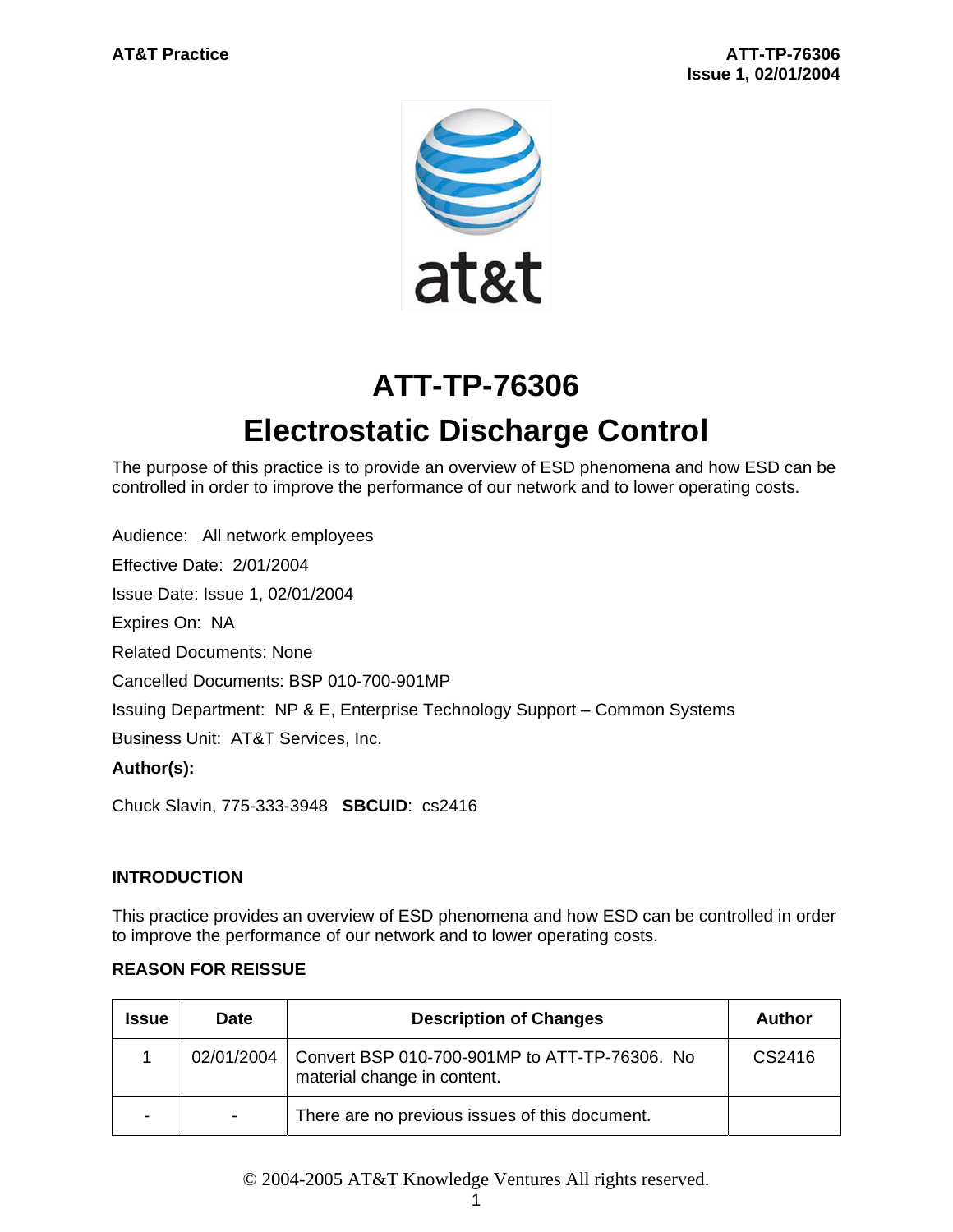### **Table of Contents**

| 4.2.1<br>5                              |
|-----------------------------------------|
| 4.2.2 5<br>4.3.1<br>6<br>$4.3.2\quad 6$ |
|                                         |
|                                         |
|                                         |
|                                         |
|                                         |
|                                         |
|                                         |
|                                         |
|                                         |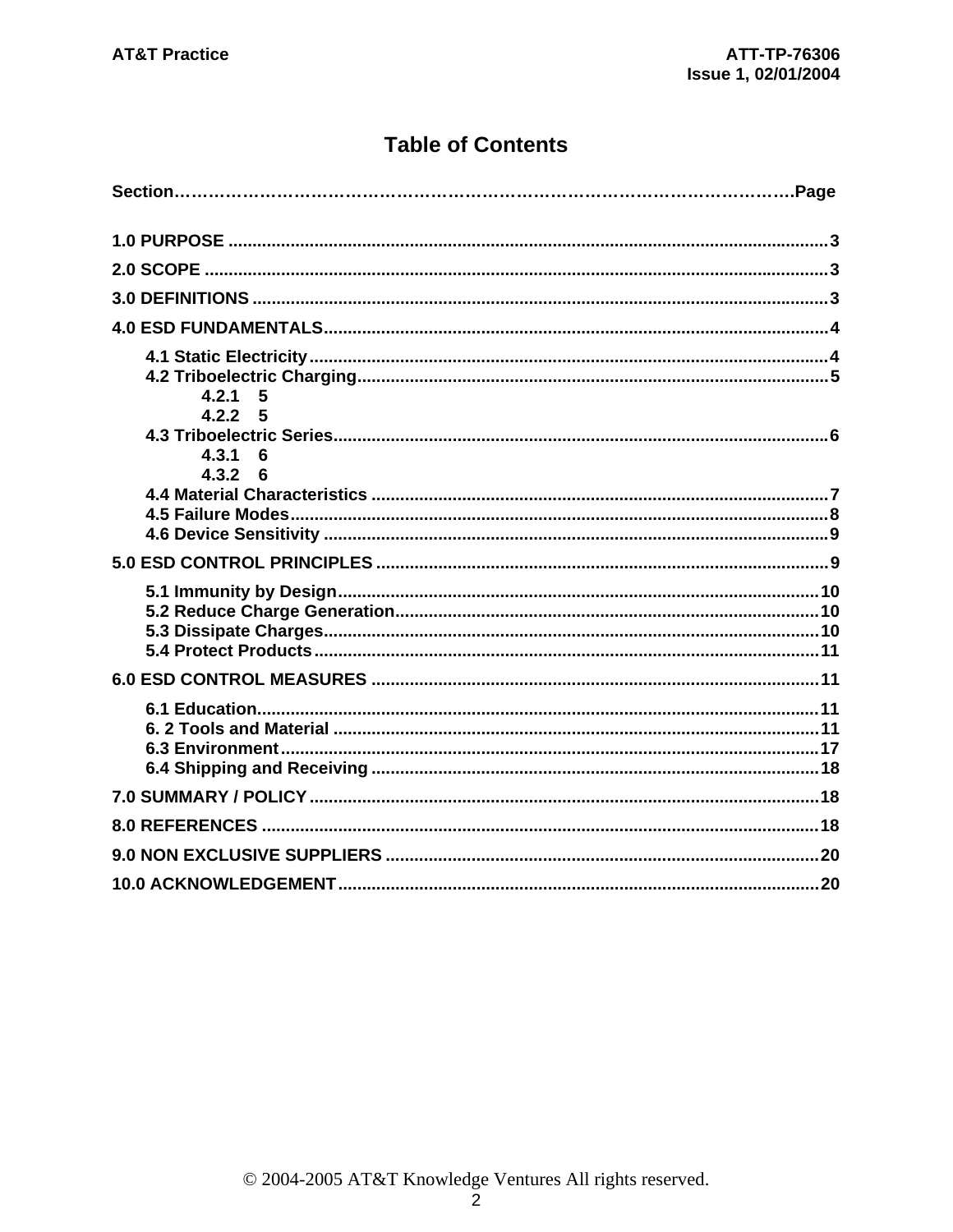#### **1.0 PURPOSE**

Electrostatic discharge (ESD) is considered one of the major causes of defective circuit packs in our network. ESD affects virtually every solid state component in our network, including transistors, integrated circuits and MOS (metal-oxide-silicon) devices. In most cases, the damaging discharge can neither be seen nor felt. The purpose of this practice is to provide an overview of ESD phenomena and how ESD can be controlled in order to improve the performance of our network and to lower operating costs.

This practice applies to all AT&T regions and is intended for all engineering, operations and contract personnel as well as personnel in procurement (i.e. shipping and receiving) who may handle circuit packs as part of their day-to-day responsibilities.

#### **2.0 SCOPE**

This practice merges documents from Ameritech, Nevada Bell, Pacific Bell, Southern New England Telephone and Southwestern Bell.

The contents of this practice apply to all employees and contract personnel who come in contact with ESD-sensitive equipment used in any network element (switching, transport, loop, power, etc.) in all locations, including but not limited to central offices, controlled environmental vaults, cabinets and huts (electronic equipment enclosures). The contents also apply to AT&T equipment located at customer locations.

All equipment containing solid state electronic components is considered ESD-sensitive.

In this practice the term circuit pack is equivalent to terms such as plugs, plug-ins, plug-in units (PIUs), printed wiring boards (PWBs), circuit boards, packs, cards, etc. Whenever information contained in these document conflicts with a standard published by an authority having jurisdiction over safety-related practices and procedures (e.g., NEC or OSHA), those published standards shall take precedence over the applicable text of this document.

#### **3.0 DEFINITIONS**

**Antistatic** - A property of materials that resist triboelectric charging and produce minimal static charge when separated from themselves or other materials. A material's antistatic property is not necessarily correlated with its resistivity.

**Antistatic Solution** - A solution that provides a static dissipative coating to material. Charge - An excess or deficiency of electrons on the surface of a material, measured in coulombs.

**Circuit Pack** - An assembled printed circuit board with components (resistors, diodes, transistors, integrated circuits, etc.).

**Common Point Ground** – A system of connecting two or more grounding connectors to the same electrical potential.

**Conductive** - Material exhibiting a surface resistivity of <10<sup>5</sup> ohms per square or a volume resistivity of  $< 10<sup>4</sup>$  ohm-cm.

**Dissipative** - Material exhibiting a surface resistivity of between 10<sup>5</sup> and 10<sup>12</sup> ohms per square or a volume resistivity of between 10<sup>4</sup> through 10<sup>11</sup> ohms-cm.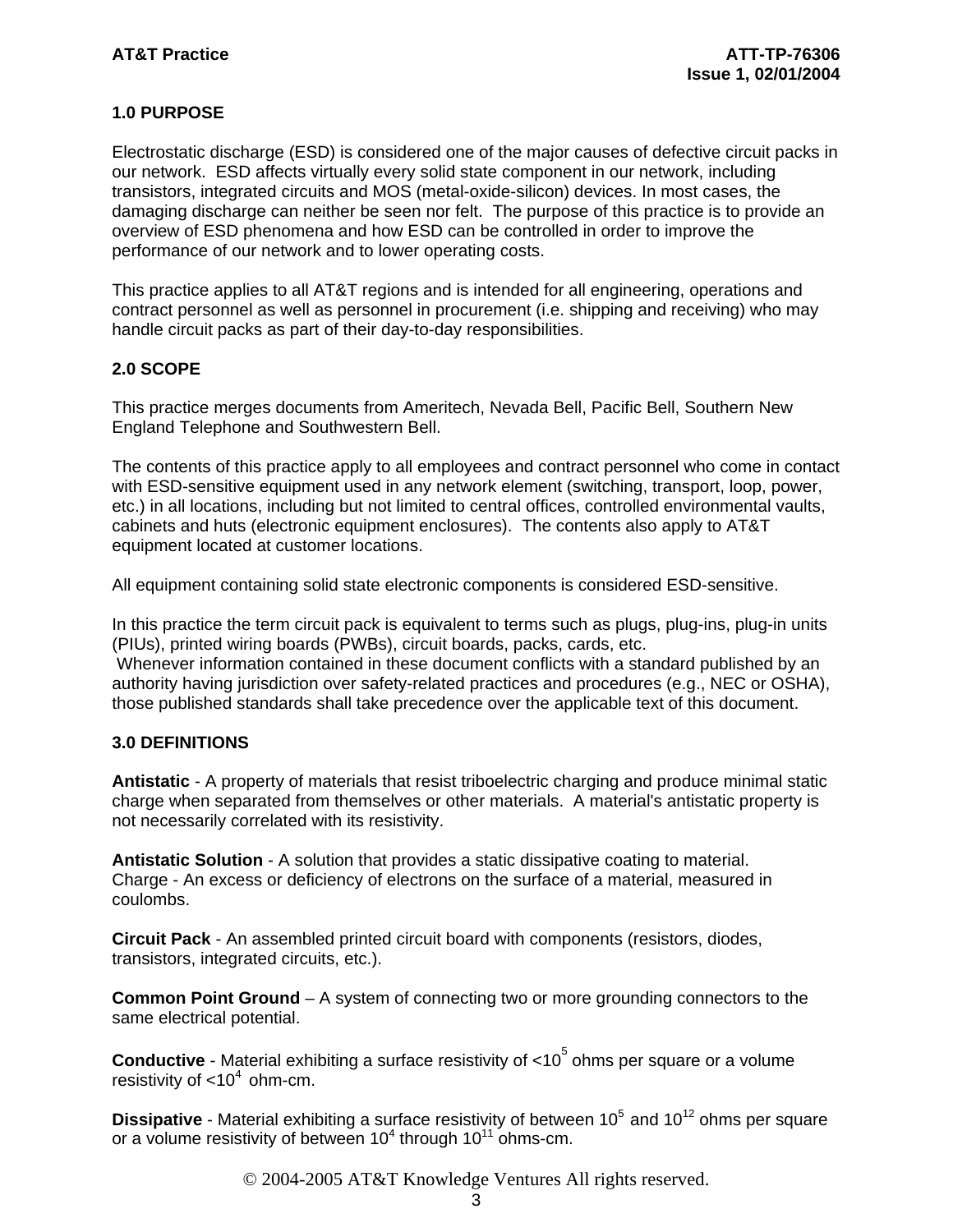**Electromagnetic Interference (EMI)** - An electromagnetic disturbance that degrades the performance of electronic equipment.

**Electrostatic Charge** - An electric charge at rest.

**Electrostatic Discharge (ESD)** - The rapid, spontaneous transfer of electrostatic charge induced by a high electrostatic field.

**Electrostatic Field** - An attractive or repulsive force in space due to the presence of an electric charge.

**Electrostatic Shield** - A barrier or enclosure that limits the penetration of an electrostatic field.

**ESD Sensitive** – A device or circuit pack that is sensitive to ESD damage.

**Field Induction** – The process by which a charge's field establishes a charge in a nearby conductive object without physical contact.

**Ground** - A conducting connection, whether intentional or accidental, between an electrical circuit or equipment and the earth, or to some conducting body that serves in place of the earth.

**Insulative** - Material having a surface resistivity >10<sup>12</sup> ohms per square or a volume resistivity  $>10^{11}$  ohm-cm.

**lonization** - The process by which neutral atoms or molecules acquire a positive or negative charge.

**Ionizer** - A device designed to generate positive and/or negative air ions.

**NO-OX-ID "A"** – A general term applied to any one of a number of coatings manufactured by Sanchem (or others) that protect against corrosion and the formation of rust. NO-OX-ID "A" is conductive and made especially for electrical applications.

**Surface Resistivity** - The ratio of DC voltage drop per unit length to the surface current per unit width. It is independent of the size of the square or its dimensional units and is expressed in ohms/square.

**Triboelectric Charging** – The generation of electrostatic charges when two materials make contact or are rubbed together and then separated.

**Volume Resistivity** - The ratio of DC voltage drop per unit thickness to the amount of current per unit area passing through the material. It is independent of the volume of the material and is expressed in ohm-length (usually ohm-meter or ohm-centimeter).

Network acronyms can be found in ATT-000-000-020, Network Acronyms Dictionary.

#### **4.0 ESD FUNDAMENTALS**

#### **4.1 Static Electricity**

Static electricity is defined as an electrical charge caused by an imbalance of electrons on the surface of a material. This imbalance of electrons produces an electric field that is strong enough to be measured and that can have a disruptive influence on nearby objects. This electrical charge may be transferred from one material to another by way of an electrostatic discharge.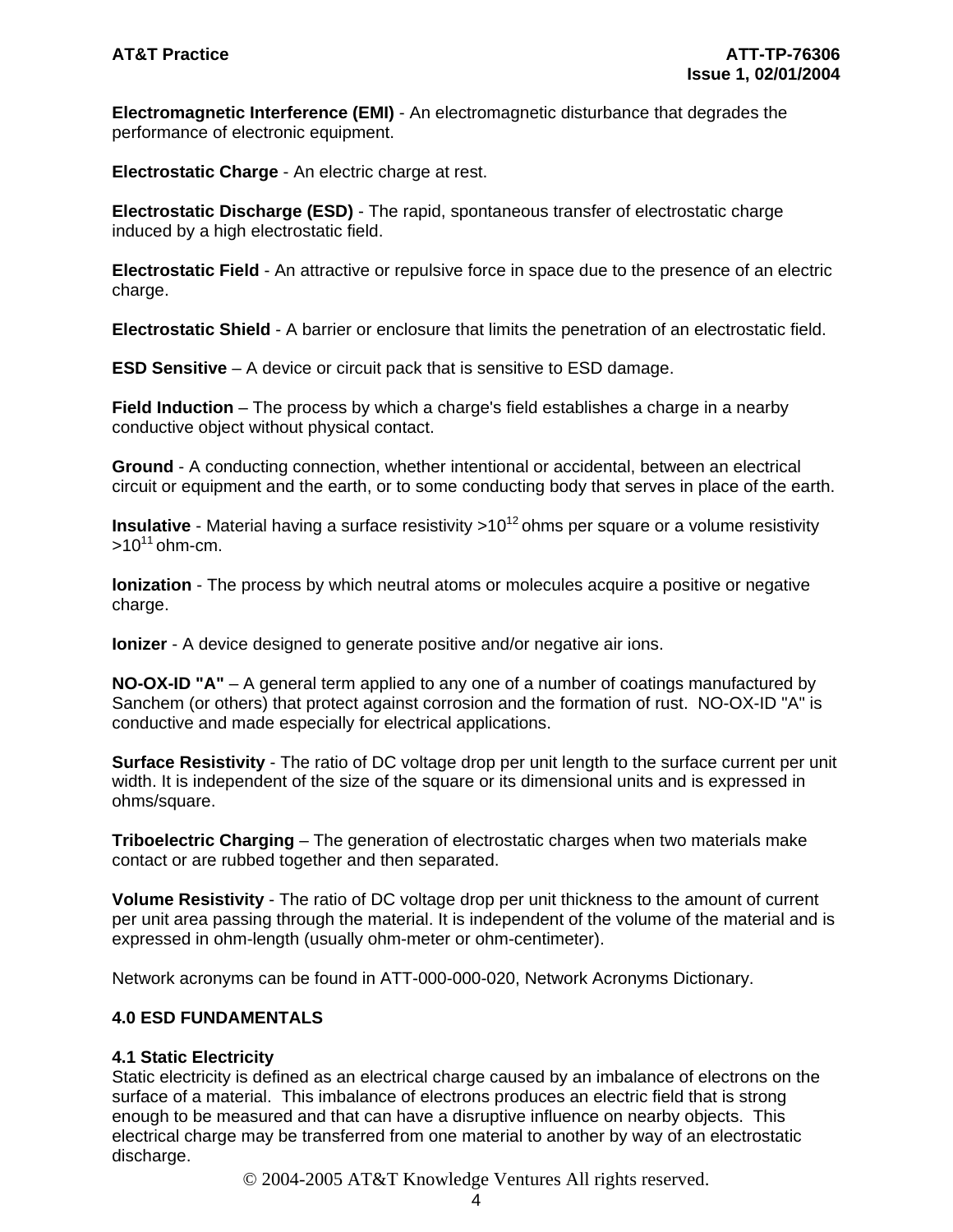Electrostatic discharges can destroy a semiconductor device, degrade the electrical characteristics of a semiconductor device, alter normal operation of an electronic system and/or corrupt data transmission. Studies completed in the 1990s concluded that, within the telecommunications industry, an average of 30% of all circuit pack failures were due to electrostatic discharge events.

#### **4.2 Triboelectric Charging**

#### **4.2.1**

Electrostatic charge is most often created by the contact and separation of two similar or dissimilar materials. This is known as triboelectric charging and involves the transfer of electrons between materials. In Figure 4.1 below, Material A consists of atoms with equal numbers of protons and electrons. Material B also consists of atoms with equal (though perhaps different) numbers of protons and electrons.



**Figure 4.1 (Triboelectric Charge – Before Contact)** 

### **4.2.2**

When the two materials are placed in contact and then separated, negatively charged electrons are transferred from the surface of one material to the surface of the other material. Which material loses electrons and which gains electrons will depend on the nature of the two materials. The material that loses electrons becomes positively charged, while the material that gains electrons is negatively charged. This is shown in Figure 4.2.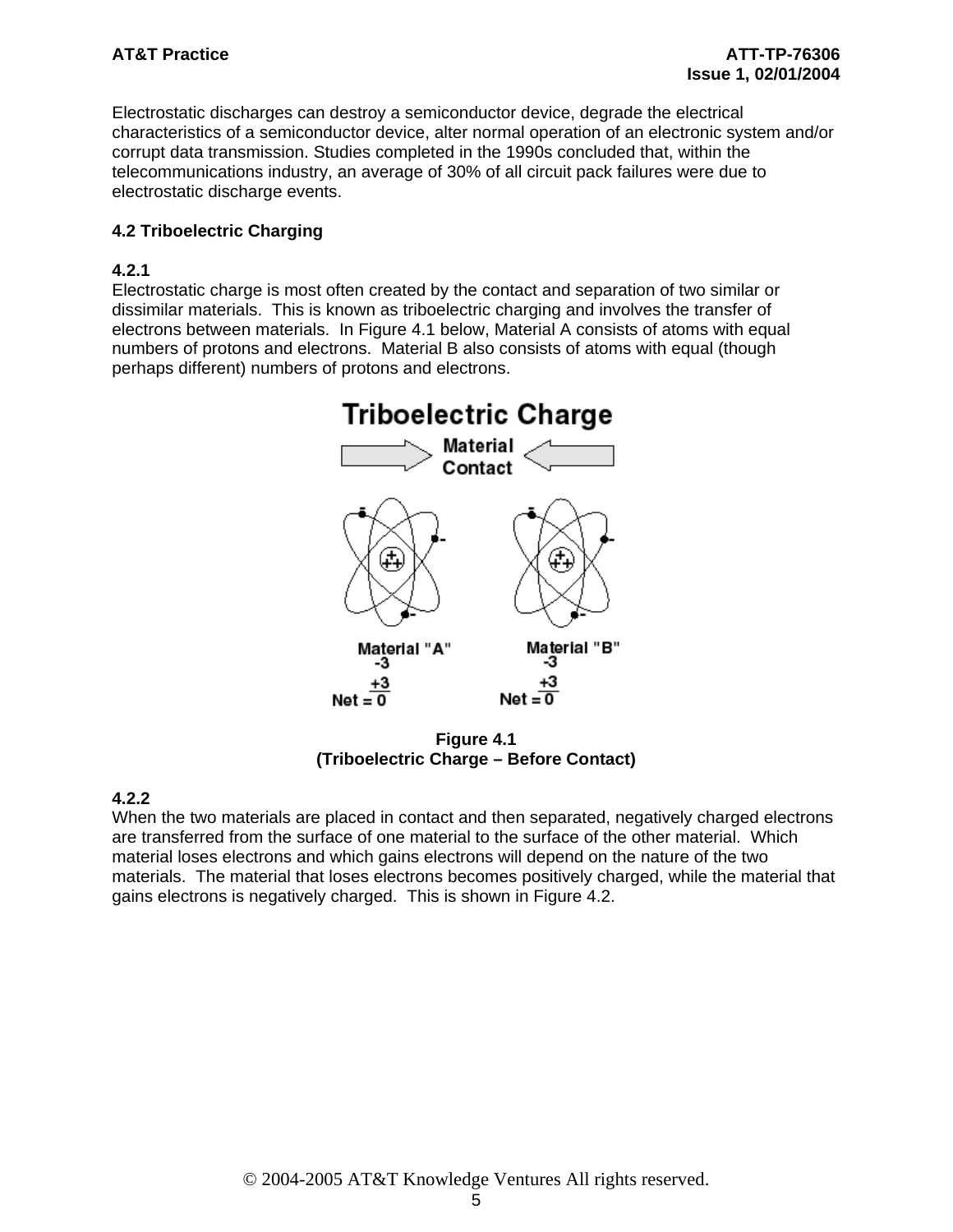## **Triboelectric Charge**



**Figure 4.2 (Triboelectric Charge – After Separation)** 

#### **4.3 Triboelectric Series**

#### **4.3.1**

The amount of charge created by the contact and separation of two materials is largely dependent on the type of materials, area of contact, speed of separation and humidity. An electrostatic charge may also be created on a material in other ways such as by induction, ion bombardment or contact with another charged object. However, within the telecommunications environment, triboelectric charging is by far the most prevalent means of electrostatic charging.

#### **4.3.2**

The relative amount of triboelectric charging on two materials (that have made contact and then are separated) can be determined from Table 4.1. The triboelectric Series is a loose ranking of a material's polarity when triboelectrically charged with another material. The materials at the top of the series will typically have a more positive charge than a material lower in the series and the more separation in the series, the higher the resultant charge will be.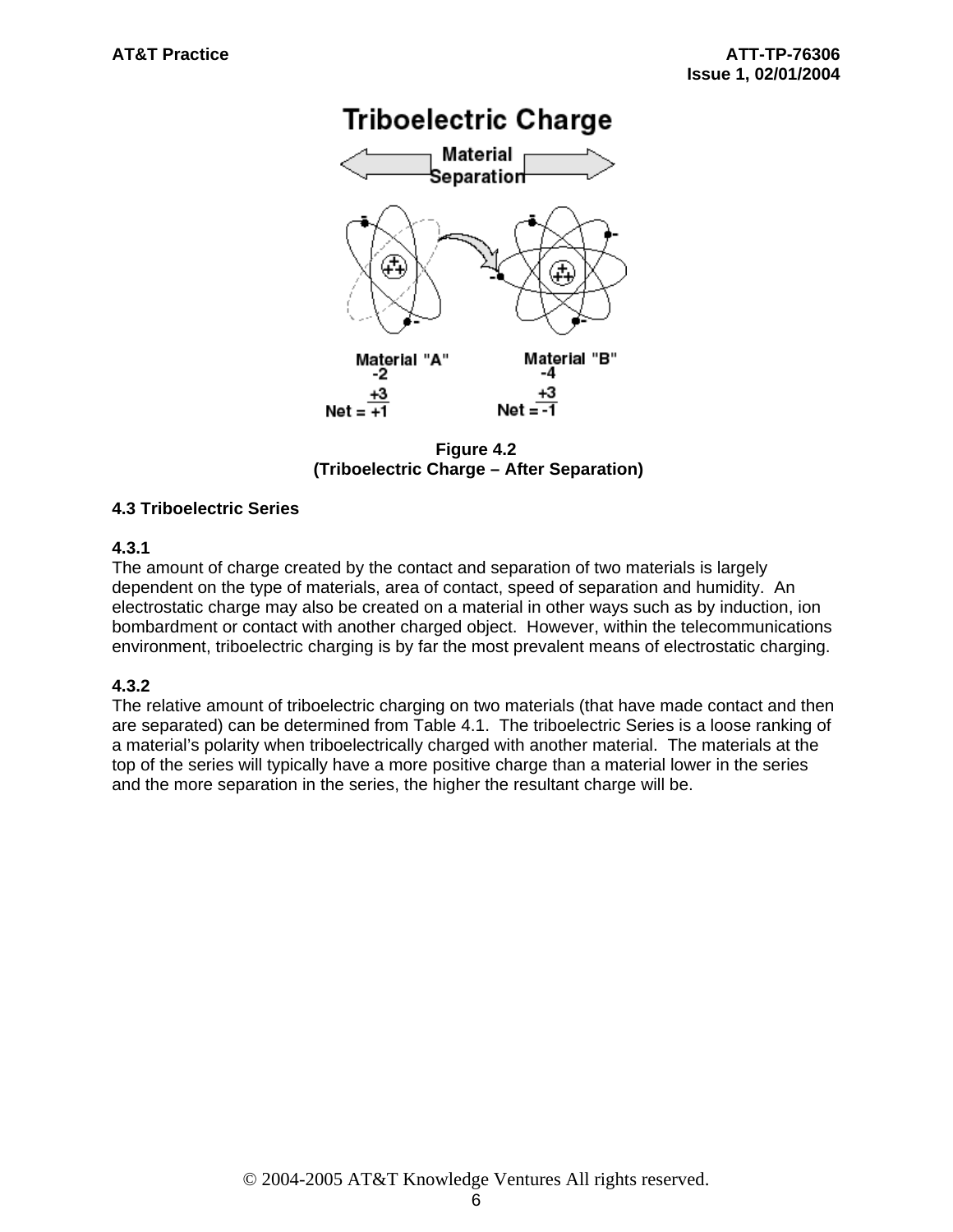| <b>MATERIAL</b>   | <b>RELATIVE CHARGE</b> |
|-------------------|------------------------|
| Air               | <b>MOST POSITIVE</b>   |
| Human Hands       |                        |
| Asbestos          |                        |
| <b>Rabbit Fur</b> |                        |
| Acetate           |                        |
| Glass             |                        |
| Nylon             |                        |
| Wool              |                        |
| Lead              |                        |
| Silk              |                        |
| Aluminum          |                        |
| Paper             |                        |
| Cotton            | <b>Neutral</b>         |
| <b>Steel</b>      |                        |
| Mylar             |                        |
| Copper            |                        |
| Gold              |                        |
| Polyester         |                        |
| Acrylic           |                        |
| PVC (Vinyl)       |                        |
| Teflon            | <b>Most Negative</b>   |

#### **4.4 Material Characteristics**

Virtually all materials, including water and dirt particles in the air, can be triboelectrically charged. How much charge is generated, how quickly it is charged and how the charge is distributed on the material are functions of the materials' electrical characteristics. For static control purposes, materials are categorized as insulative, dissipative or conductive.

#### **4.4.1**

An insulative material (or insulator) prevents or limits the flow of electrons across its surface or through its volume. Insulators have an extremely high electrical resistance although a considerable amount of charge can be generated on the surface of an insulator. Because an insulative material does not readily allow the flow of electrons, both positive and negative charges can reside on an insulative surface at the same time, although at different locations. Electrons cannot easily flow across the insulative material's surface and charges may remain in place for a very long time.

#### **4.4.2**

A conductive material (or conductor), because it has low electrical resistance, allows electrons to flow easily across its surface or through its volume. When a conductive material becomes charged, the charge (i.e., the deficiency or excess of electrons) will be uniformly distributed across the surface of the material. If a charged conductive material makes contact with a second conductive material, the electrons will transfer between the materials quite easily. If the second conductor is attached to an earth ground point, the electrons will flow to ground and the excess charge on the conductor will be "neutralized." Wrist straps rely on this principle.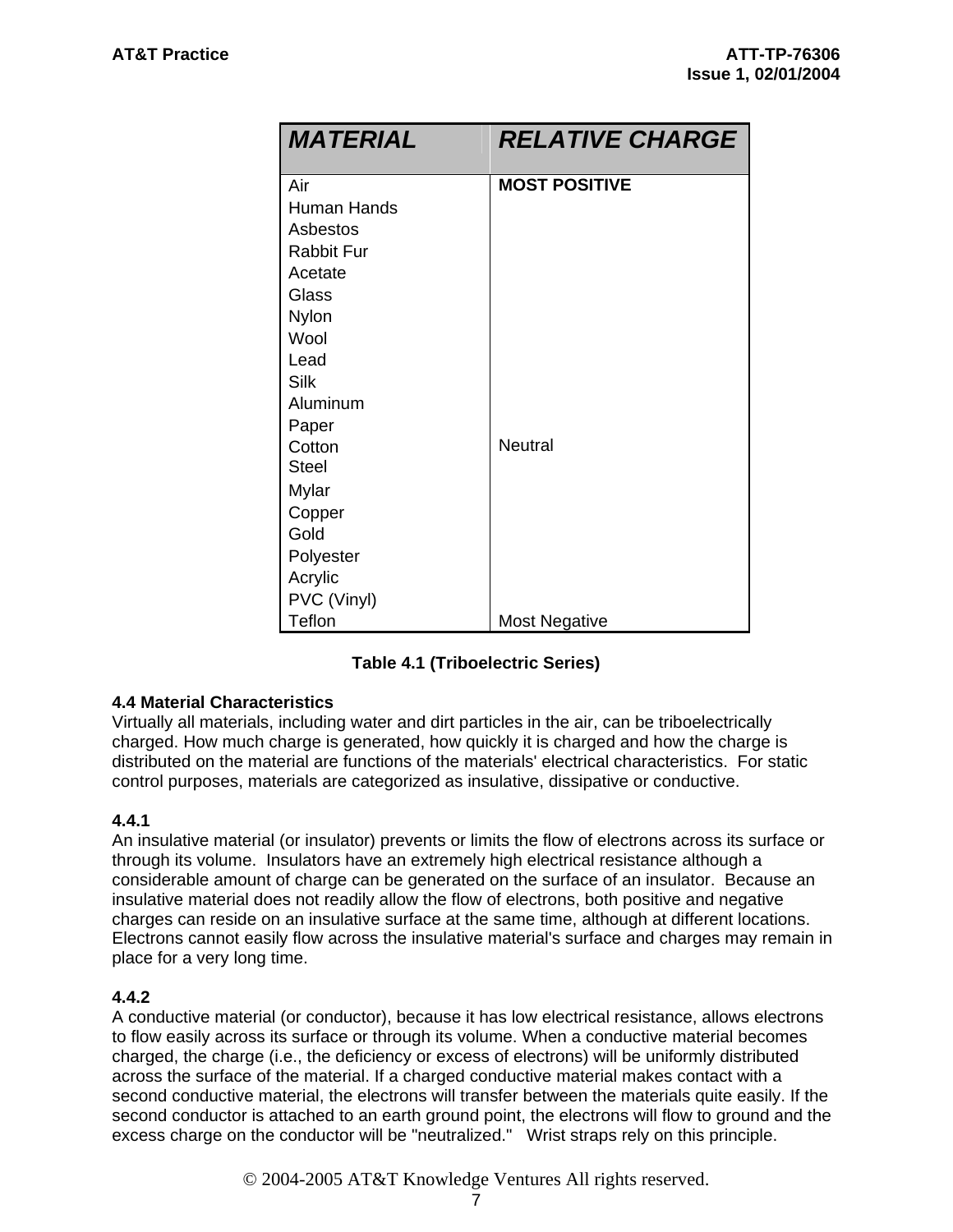#### **4.4.3**

Static dissipative materials have electrical resistance between that of insulative and conductive materials. There can be electron flow across or through the dissipative material, but it is controlled by the surface resistance or volume resistance of the material. As with the other two types of materials, charge can be generated triboelectrically on a static dissipative material. However, like the conductive material, the static dissipative material will allow the transfer of charge to ground or to other conductive objects. The transfer of charge from a static dissipative material will generally take longer than from a conductive material of equivalent size. Charge transfers from static dissipative materials are significantly faster than from insulators, and slower than from conductors.

#### **4.5 Failure Modes**

ESD damage is usually caused by one of three events: direct electrostatic discharge **to** the device, electrostatic discharge **from** the device or **field-induced** discharges. These failures can be catastrophic (immediate and permanent damage to the device or circuit pack) or latent (the device or circuit pack will continue to perform but with decreased operating life).

> NOTE: It is important to understand that damaging discharges occur even though there may be no audible or visual effects.

#### **4.5.1 Discharge to the Device**

An ESD event can occur when any charged conductor (including the human body) discharges to an electrostatic discharge sensitive device (ESDS). The most common cause of electrostatic damage is the direct transfer of electrostatic charge from the human body or a charged material to the (ESDS) device.

When a person walks across a floor, an electrostatic charge accumulates on the body. Simple contact of a finger to the leads of an ESDS device or assembly allows the body to discharge, possibly causing device damage. A similar discharge can occur from a charged conductive object, such as a metallic tool or fixture.

#### **4.5.2 Discharge from the Device**

The transfer of charge from an ESD sensitive device is also an ESD event. When circuit packs or individual devices are handled without proper control measures, a charge will accumulate on the circuit pack or device. If it then contacts another conductive surface, a rapid discharge occurs from the device to the conductive object. Although the duration of the discharge is very short--often less than one nanosecond--the peak current can reach 10 amperes or more.

#### **4.5.3 Field Induced Discharges**

Another event that can directly or indirectly damage devices is termed Field Induction. Whenever any object, such as the hand in Figure 4.3, becomes electrostaticly charged, there is an electrostatic field associated with that charge. If an ESDS device is placed in that electrostatic field, a charge may be induced on the device. If the device is then momentarily grounded while within the electrostatic field, a transfer of charge from the device occurs.

> NOTE: It is possible to damage a device even though no physical contact has been made.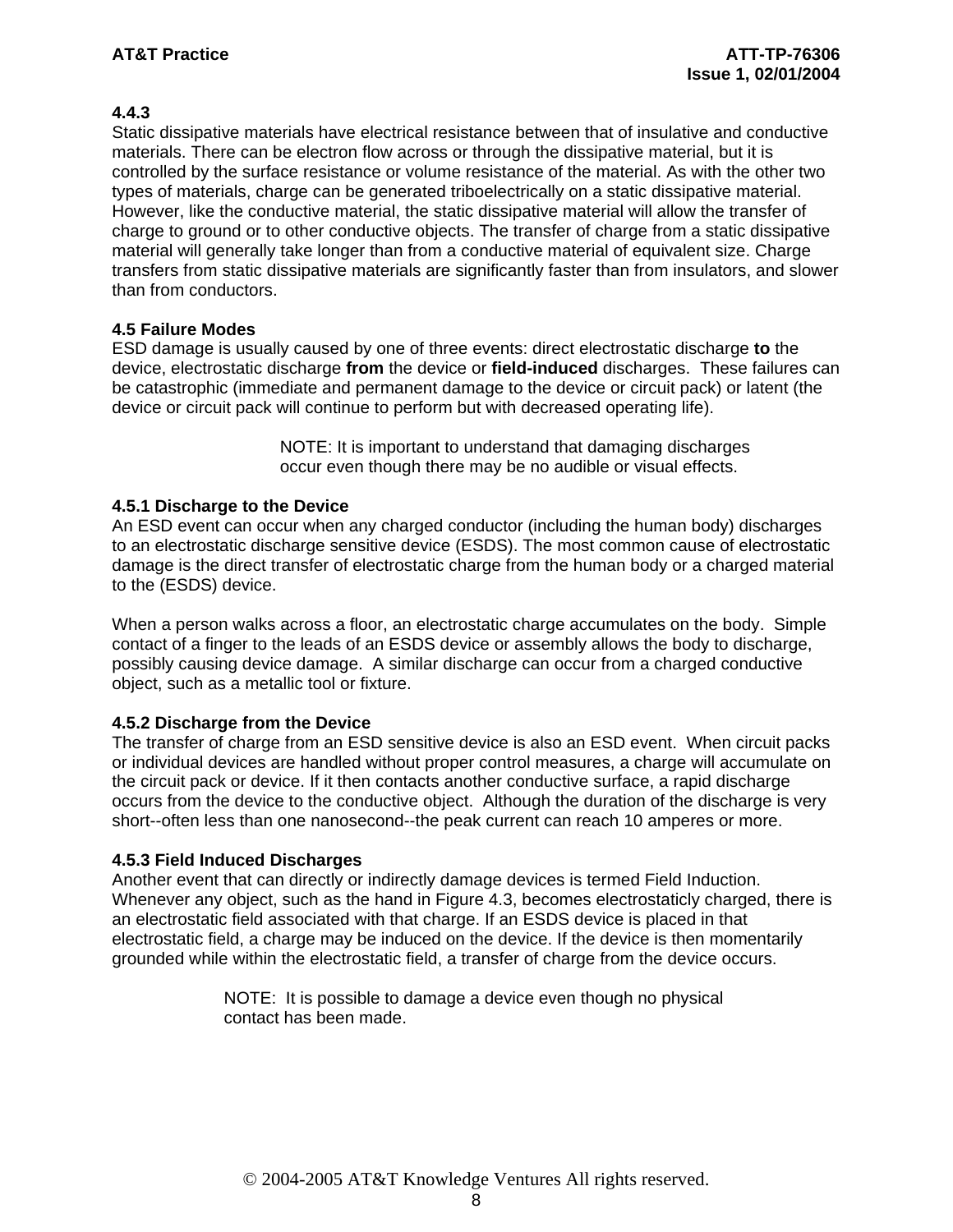

**Figure 4.3 (Electrostatic Induction)** 

#### **4.6 Device Sensitivity**

#### **4.6.1**

Damage to an ESDS device by the ESD event is determined by the device's ability to dissipate the energy of the discharge and / or withstand the voltage levels involved. This is known as device "ESD sensitivity". Test procedures based on the models of ESD events help define the sensitivity of components to ESD. Some devices may be more readily damaged by discharges occurring within automated equipment, while others may be more prone to damage from handling by personnel.

#### **4.6.2**

Many electronic components are susceptible to ESD damage at relatively low voltage levels. Some are susceptible to damage at less than 100 volts and most disk drive components have sensitivities below 10 volts. Current trends in product design are to pack more and more circuitry into the same small space (semiconductor traces less than 1 micron) while at the same time lowering logic levels (2 volts and less) and increasing operating rates (100Mbs and higher). The very characteristics that make these devices so attractive (small size, low operating voltages and high operating speed) are also what make them so susceptible to ESD.

| <b>Device Type</b>           | <b>Range of Sensitivity</b><br>(volts) |
|------------------------------|----------------------------------------|
| <b>Film Resistors</b>        | $300 - 3000$                           |
| <b>CMOS</b>                  | $200 - 3000$                           |
| <b>Operational Amplifier</b> | $190 - 2500$                           |
| <b>Transistors</b>           | $140 - 7000$                           |
| <b>EPROM</b>                 | $100 - 2500$                           |
| <b>VMOS</b>                  | $30 - 1800$                            |
| <b>MOSFET</b>                | $10 - 100$                             |

#### **Figure 5 (Semiconductor Device Sensitivity)**

### **5.0 ESD CONTROL PRINCIPLES**

The potential for harmful electrostatic discharge exists throughout a product's lifecycle. Beginning with the manufacturing process and continuing through the testing, shipping, receiving, installation, operation and maintenance processes, the potential for ESD damage is present.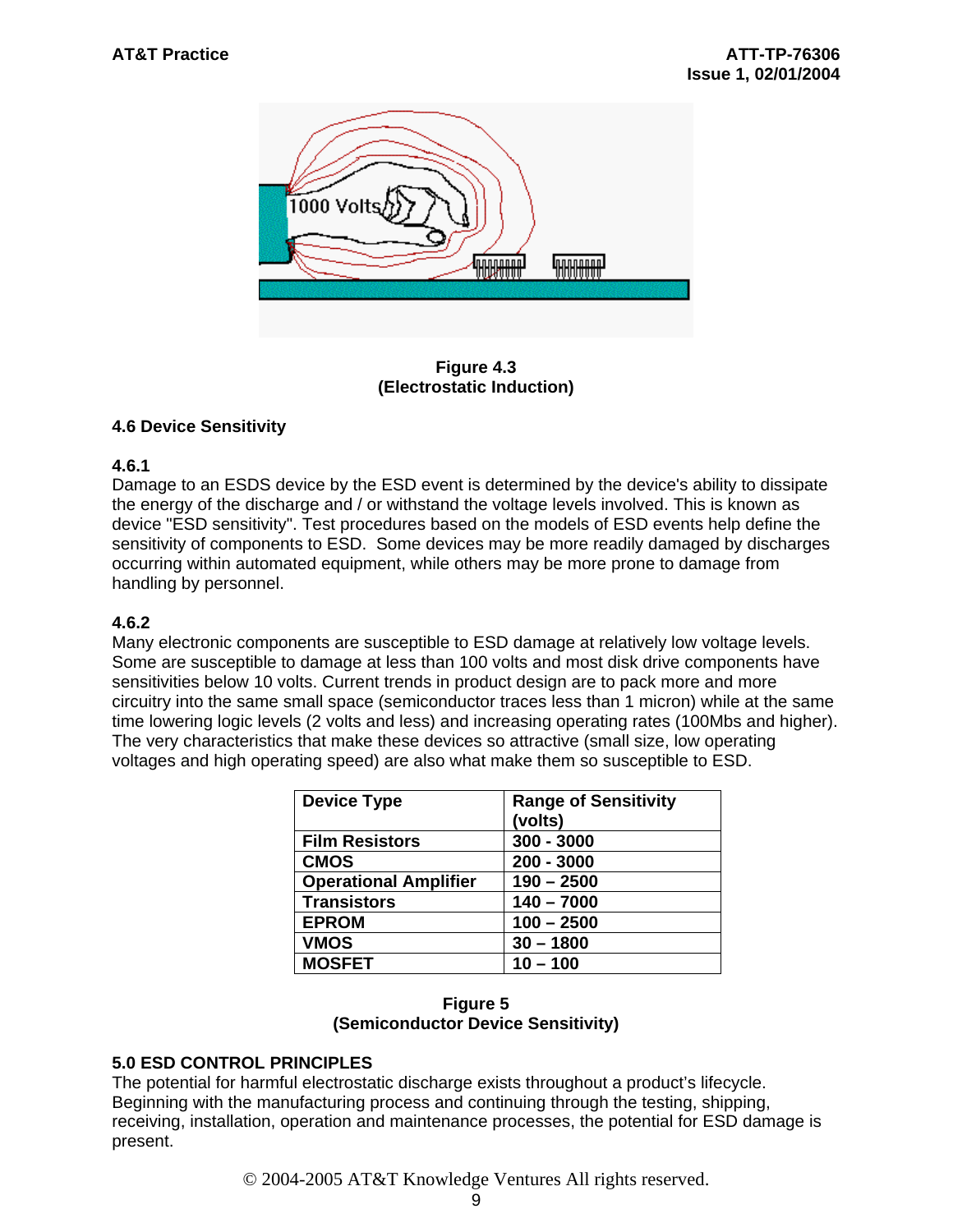Despite the broad exposure to ESD events for both components and systems, the control of damaging ESD events can be accomplished by focusing on just four basic principles: Immunity by Design, Reduce Charge Generation, Dissipate Charges and Protect Products. Through our policies and procedures, AT&T addresses all four principles although the majority of our day-to-day efforts are focused on dissipation of charges and protection of products.

#### **5.1 Immunity by Design**

The control of ESD begins with the manufacturer's design of solid state components and electronic systems. Manufacture's can improve the robustness of their products by selection of less static sensitive devices (see Table 4.2) and by providing protection on devices, boards, assemblies and systems. AT&T has the least influence over this ESD control measure but we do make considerable effort to evaluate products for compliance with our standards for ESD immunity.

AT&T document TP76200 provides the requirements and objectives to be met by manufacturers for equipment intended for use in our network. These requirements include testing for ESD immunity, product labeling to alert users that the equipment is ESD sensitive and product maintenance documentation that addresses ESD mitigation and dissipation.

#### **5.2 Reduce Charge Generation**

The second principal of control is to eliminate or reduce the generation and accumulation of electrostatic charge. The concept is basic – if there is no charge then there will be no discharge. This is done by reducing static generating processes and materials and by keeping materials at the same electrostatic potential. Minimizing contact of materials that are at the opposite ends of the Triboelectric Series in Table 4.1, selection of flooring and work surface material can all help reduce static generation. Maintaining objective levels of humidity (nominally 30%) will also serve to minimize the generation of static charges (see Table 5.1 below).

| Typical Electrostatic Voltage Levels (volts) |                          |        |       |  |  |
|----------------------------------------------|--------------------------|--------|-------|--|--|
| Activity                                     | At Relative Humidity (%) |        |       |  |  |
|                                              | 10                       | 40     | 55    |  |  |
| Walking across carpet                        | 35,000                   | 15,000 | 7,500 |  |  |
| Walking across vinyl tile                    | 12,000                   | 5,000  | 3,000 |  |  |
| Worker at bench                              | 6,000                    | 800    | 400   |  |  |
| Remove bubble pack from PWB                  | 26,000                   | 20,000 | 7,000 |  |  |
| Rise from urethane foam chair                | 18,000                   | 8,000  | 1,500 |  |  |

#### **Table 5.1 (Triboelectric Charge Levels)**

#### **5.3 Dissipate Charges**

Since it is unlikely that we will successfully eliminate the generation of all electrostatic charge, the third principal of control is to safely dissipate those charges that remain. For example, workers who "carry" a charge into the work environment can rid themselves of that charge by attaching a wrist strap and plugging it into an ESD ground jack. For some material such as plastic or other materials that are not good conductors, an antistatic spray can be used under controlled conditions to dissipate electrostatic charges. For larger areas, treatment of workstation or equipment space with air ionization can be effective in neutralizing charges.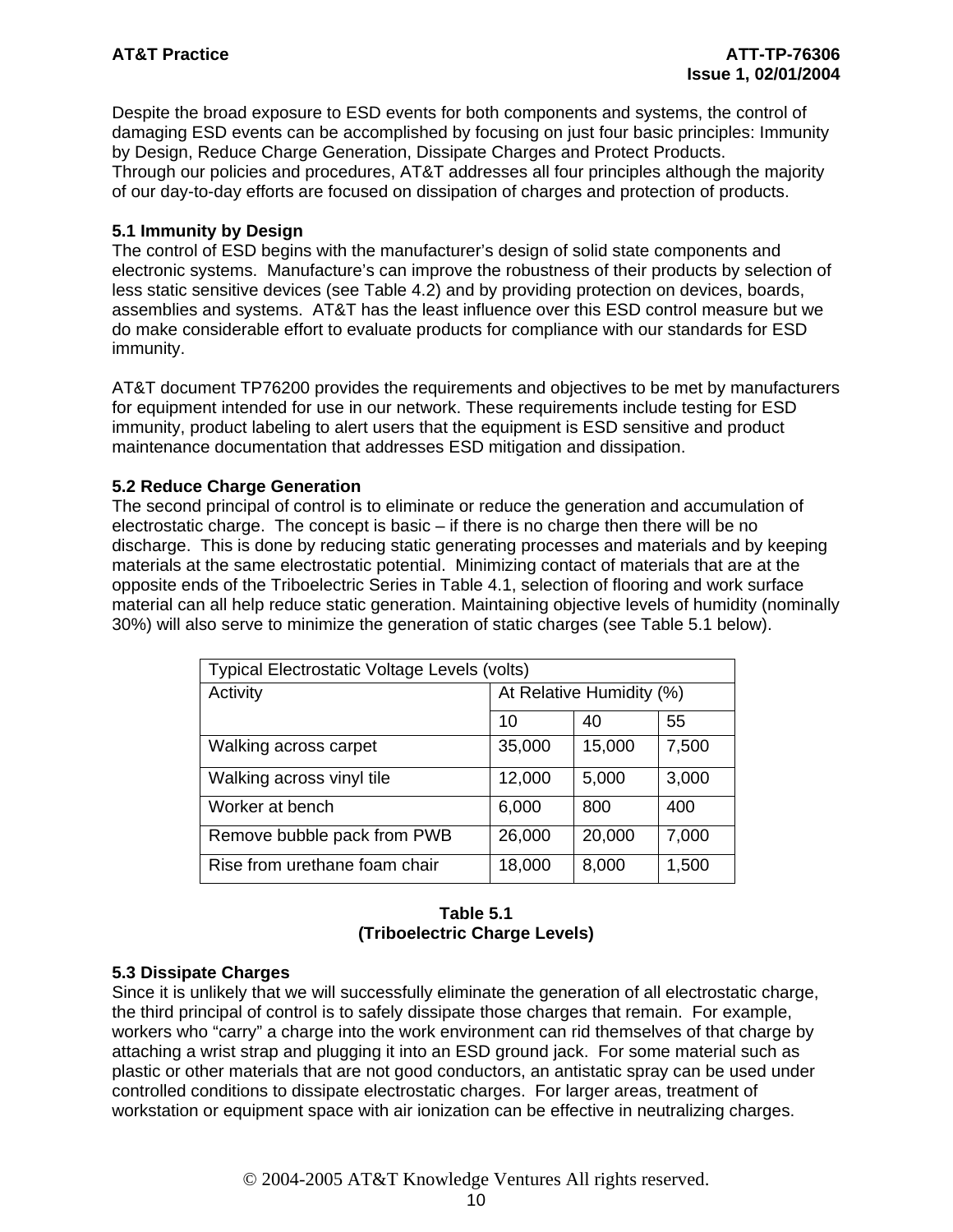#### **5.4 Protect Products**

The last principle of ESD control is to protect our circuit packs so that, when discharges do occur, the discharges do not reach susceptible parts and assemblies. This is accomplished in two ways.

First by packaging circuit packs and other components in proper static dissipative or staticshielding packaging materials, the packaging material will shield the products from static discharge. Secondly, by providing a proper ground (personnel and workstation) during handling of sensitive components and circuit packs, potential charges can be eliminated and any discharges that do occur can be safely dissipated.

#### **6.0 ESD CONTROL MEASURES**

#### **6.1 Education**

Education and awareness are the most crucial aspects of ESD control. In fact, many consider the biggest challenge to controlling ESD damage is to convince those who can make a difference that ESD damage is real.

#### **6.1.1**

Perhaps because of the relative large physical size of a typical circuit pack, some find it hard to believe that damage can occur simply by touching a circuit pack. Since there is no audible or visual reinforcement when an ESD event occurs, there is no association between cause and effect. However, microchips within the circuit pack are constructed of conductive and insulative material that may be a single micron or less in width (a human hair is approximately 50 microns in diameter). Keeping in mind that electronic circuit components can be damaged by as little as 30 volts (Table 4.2) and that voltage levels generated by everyday activities can exceed 15,000 volts (Table 5.1), it is clear to see why our network components are vulnerable to ESD damage.

### **6.1.2**

As integrated circuit packages continue to get more and more dense (as many as 1,000,000 transistors on a single chip), we can expect that semiconductor devices and circuit packs will become even more susceptibility to ESD damage. Fortunately, with a modest investment in ESD control measures, ESD losses can be minimized with a resultant improvement in network reliability and reduced operating cost.

### **6.1.3**

All affected employees and contractors shall receive training on the principles and control of ESD. At least three training videos are available on ESD: "Pacific Bell Looks At Electrostatic Discharge", Ameritech's "Zap: Avoiding Electrostatic Discharge" and Telcordia's "Electrostatic Discharge and The Central Office". The AT&T Center for Learning (http://cfl.sbc.com/) offers an 8-hour, self-paced course on electrostatic discharge (course number 1000964). In addition, virtually every vendor-provided maintenance course includes a section on ESD and static sensitive equipment procedures.

#### **6. 2 Tools and Material**

Various tools and material are available to implement an effective ESD control program including:

- 
- 
- Fixed Workstation Packaging
- **Portable Workstation Storage**
- Wrist Straps Common Point Ground
- Test Equipment Labels, Signs and Posters
	-
	-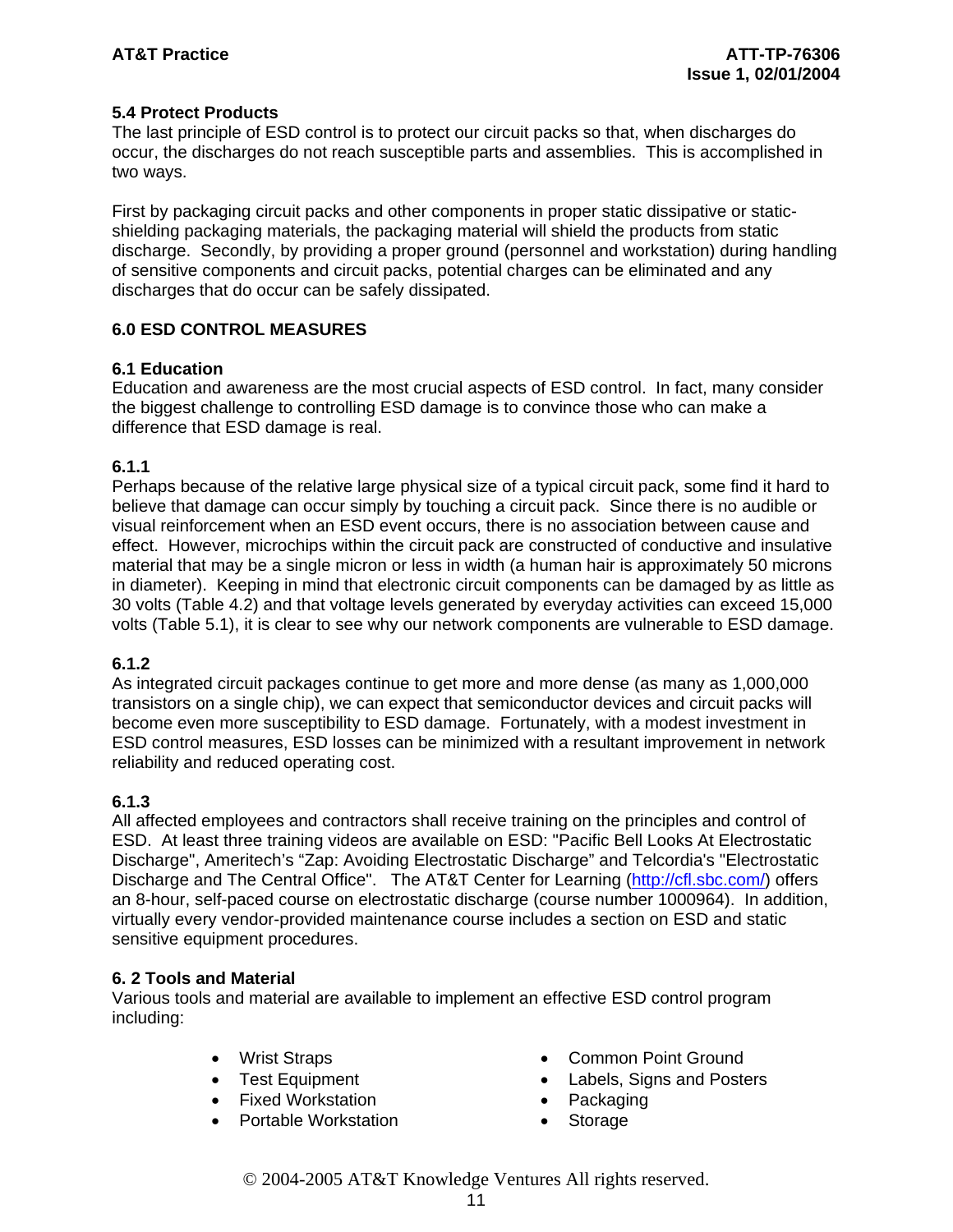#### **6.2.1 Wrist Straps**

A wrist strap is considered the "first line of defense" against the effects of electrostatic discharge and is the most cost-effective ESD counter-measure available. Always moving and moving things around us, people cause more ESD-related damage and problems than any other source.

When used appropriately, the wrist strap can keep personnel voltages low thereby avoiding one of the most potent sources of ESD accumulation in the work environment - a charged human body. The purpose of a wrist strap is to safely drain body charges and to safely keep the body at or near ground potential.

#### **6.2.1.1**

Employees handling unprotected circuit packs should be issued their own approved wrist strap and it shall be worn at all times and connected to a known ground point when handling a circuit pack that is being placed or removed from service or is otherwise not in its protective container. Wrist straps shall also be worn during any installation or maintenance activity when contact with equipment is required (e.g., plugging in a Craft Interface Device, adjusting panel controls, or making backplane connections).

#### **6.2.1.2**

To maintain continuity between the wearer's skin and the wrist strap ground point, the band of the wrist trap should be properly adjusted to maintain continuity with the wearer's skin.

#### **6.2.1.3**

Spare wrist straps should be available to provide a quick replacement for wrist straps that fail the daily test routine (see section 5.2.2)

#### **6.2.1.4**

Approved ESD heel straps and footwear may be used in areas where the use of wrist straps is deemed impracticable.

#### **6.2.1.5**

An alligator clip may be attached to the plug of a wrist strap for use in locations where a ground jack is not readily available and where a known ground point is available.

#### **6.2.2 Test Equipment**

#### **6.2.2.1 Wrist Strap Tester**

All wristband and heel strap assemblies shall be tested each day the devices are used and shall be replaced when found defective. A "Go/No-Go" type wrist strap or heel strap tester using LEDs and an audible tone should be used to test the integrity of the wristband and cord system. The tester should be available at a location that facilitates daily testing of wrist straps. For more information on wrist strap testers, refer to Telcordia's GR-1418-CORE Generic Requirements for Wrist Strap Testers.

When a wrist strap assembly is tested, the band shall first be properly adjusted to the wrist. Then the cord should be moved from side to side and subjected to a slight pulling stress to expose intermittent failures.

> NOTE: In the absence of a wrist strap tester, the wrist strap assembly can be tested with a volt-ohm meter (VOM). The reading should be between 0.75 and 1.2 megohms.

#### **6.2.2.2 Electrostatic Field Meter**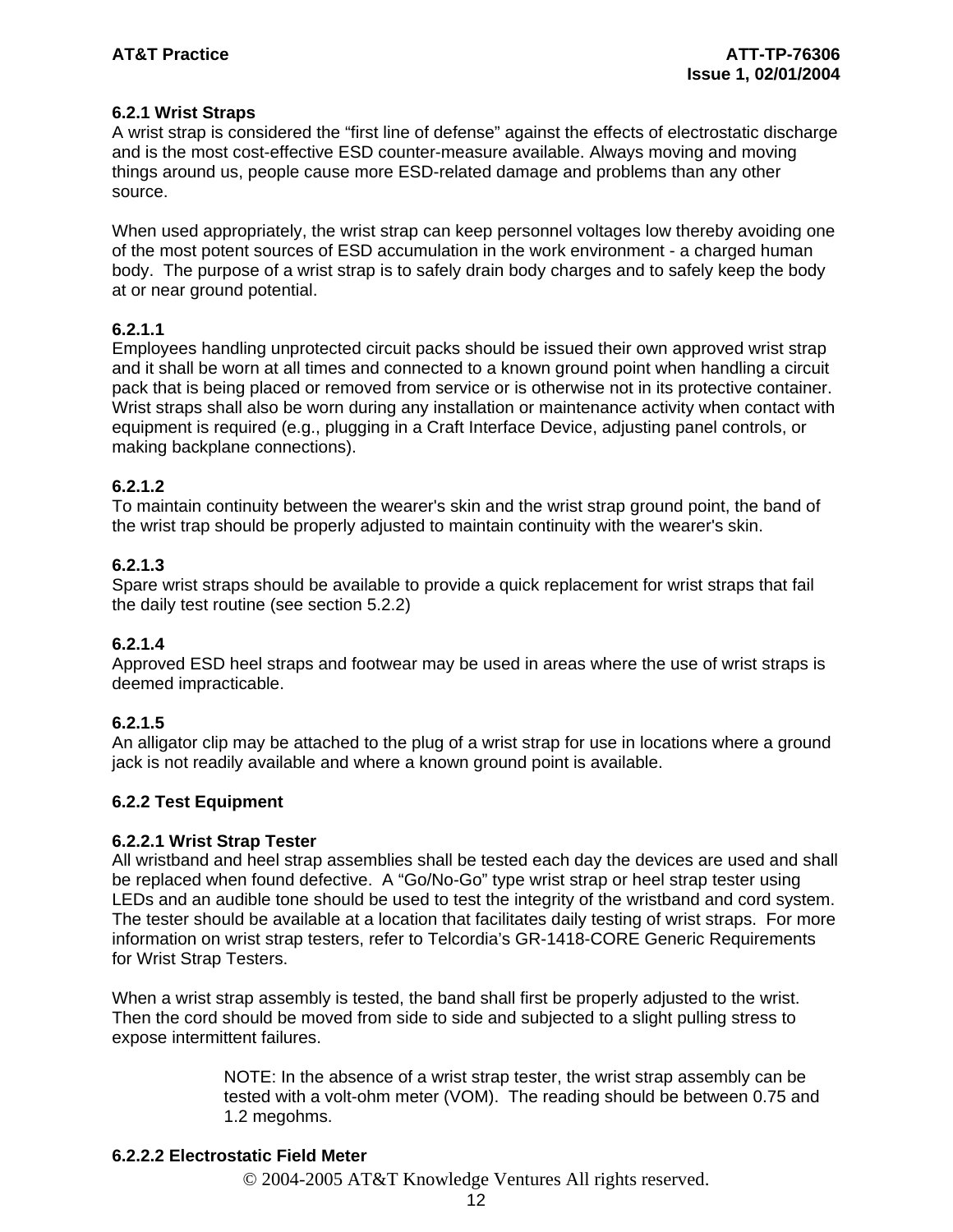Electrostatic field meters are used regularly to conduct audits in order to determine representative charge levels within the work environment. One of the more important uses of an electrostatic field meter may be as an educational tool to demonstrate to new employees what levels of static charge exist on their body and within the workplace.

#### **6.2.2.3 Ionization Tester**

Ionization testers are most often used in and around fixed workstations that have ionization systems. The testers verify that charges are being emitted and they check for balance between positive and negative ions.

#### **6.2.3 Fixed Workstation**

Components of a fixed workstation may include a grounded workbench, a chair with conductive casters, a grounded work surface (mat) made of dissipative material, a grounded floor mat made of dissipative material, wrist straps, heel straps, common point ground, air ionizer, static dissipative containers and static shield containers.

A fixed, antistatic workstation (Figure 6.1) makes it easier to perform repetitive operations like setting circuit pack options on a large number of circuit packs or preparing a large number of circuit packs for shipment.





#### **6.2.4 Portable Work Station**

A portable antistatic workstation (field service kit) is required for maintenance and repair at all equipment locations including the central office, a controlled environmental vault, a field cabinet or hut. The minimum requirements for a portable workstation include a wrist strap, a grounded dissipative mat and a common ground point. The use of a static dissipative mat provides a discharge path for all conductive objects placed on it (such as circuit packs, tote boxes, bags, tools, etc.).

#### **6.2.5 Common Point Ground**

All locations where unprotected circuit packs may be handled shall be equipped with a means to ground wrist straps or similar devices that require a connection to ground. This includes all network equipment locations, fixed or portable workstations, storage cabinets and all shipping and receiving points.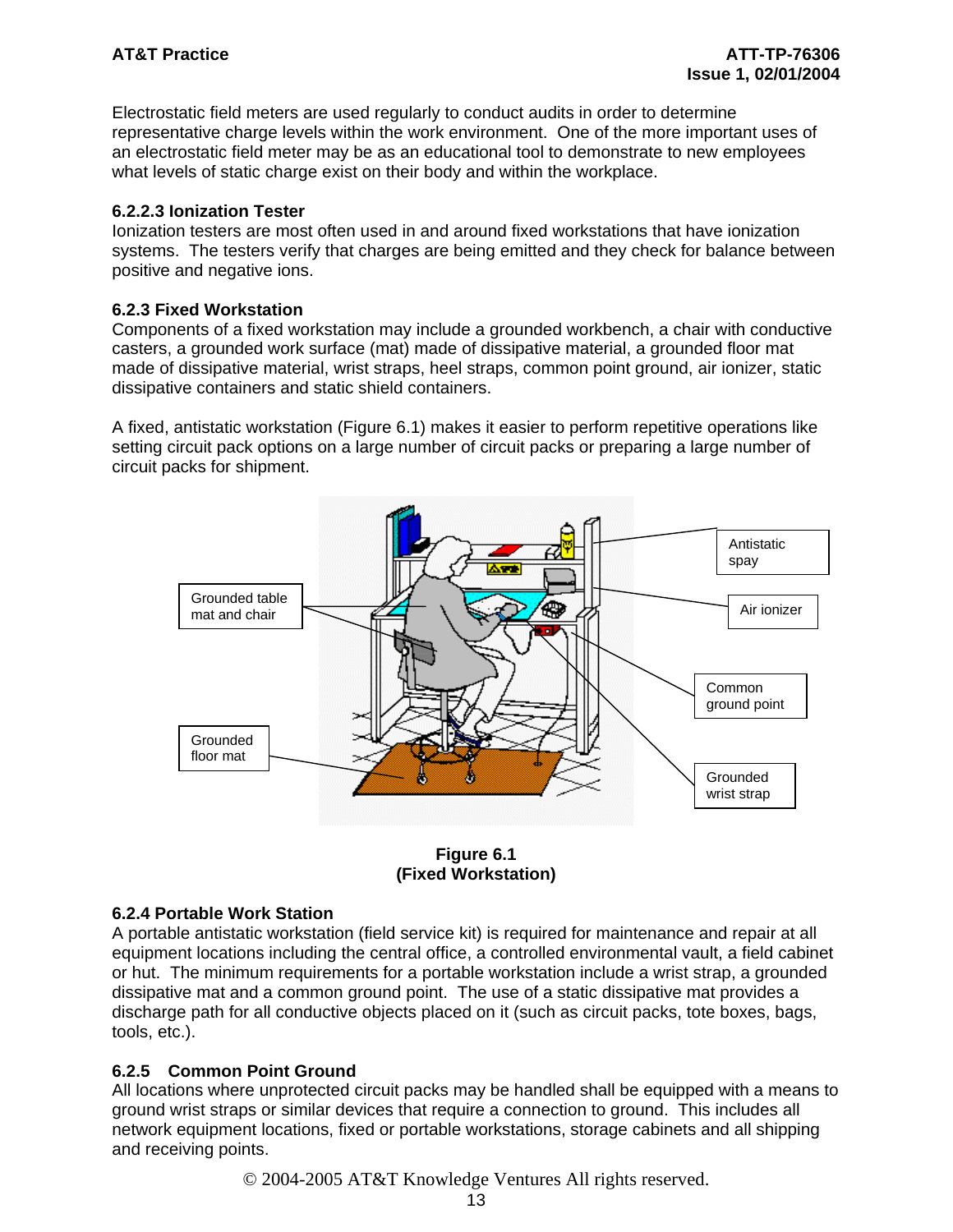### **6.2.5.1**

The preferred wrist strap connection point is a ground jack. However, in the absence of a ground jack, an alligator clip may be adopted to the wrist strap or similar device for connection to a known ground point on the equipment bay. Most unpainted screws, nuts, bolts or equipment mounting plates will serve as an effective ground point.

An ESD ground jack mounted on the equipment shelf does not always offer an effective ground and may cause equipment errors. Some areas have experienced equipment malfunctions when plugging wrist straps into shelf ground jacks. There is speculation that the EMI field produced as a result of an ESD event (plugging a wrist strap into a jack) may disrupt circuit packs that are installed near the shelf ground jack. This does not occur when a frame jack is used, perhaps because of the greater distance of the frame jacks from the circuit packs and because the frame itself acts as an EMI shield. Until more information becomes available, frame ground jacks should be used instead of shelf ground jacks.

#### **6.2.5.2**

A ring type terminal lug or banana jack can be installed in existing equipment that has not been factory-equipped with a ground point jack. Figure 6.2 illustrates an uninsulated crimp type connector for a #8 AWG wire that has a ring tongue with a 1/4" mounting hole. It is secured to a frame or cabinet using a #12-24 screw in an equipment mounting hole in the upright. An external tooth lock washer shall be placed between the terminal and the mounting surface. As usual, remove paint or other coatings from the frame or cabinet, install a thin coat of NO-OX-ID "A" and tighten the lug assembly. The banana plug on the wrist strap cord can then be inserted into the barrel of the connector.



**Figure 6.2 (Ground Jack Assembly)** 

### **6.2.5.3**

A common ground point shall be used for all grounding conductors (wrist straps, work mats, floor mats, etc.) at an antistatic workstation.

#### **6.2.6 Labels, Signs and Posters**

### **6.2.6.1**

All frame and cabinet wrist strap ground points shall be labeled. The label should read "ESD Common Point Ground" or otherwise identify the connection as the ESD ground point. Figure 6.3 is the industry approved Ground Point label.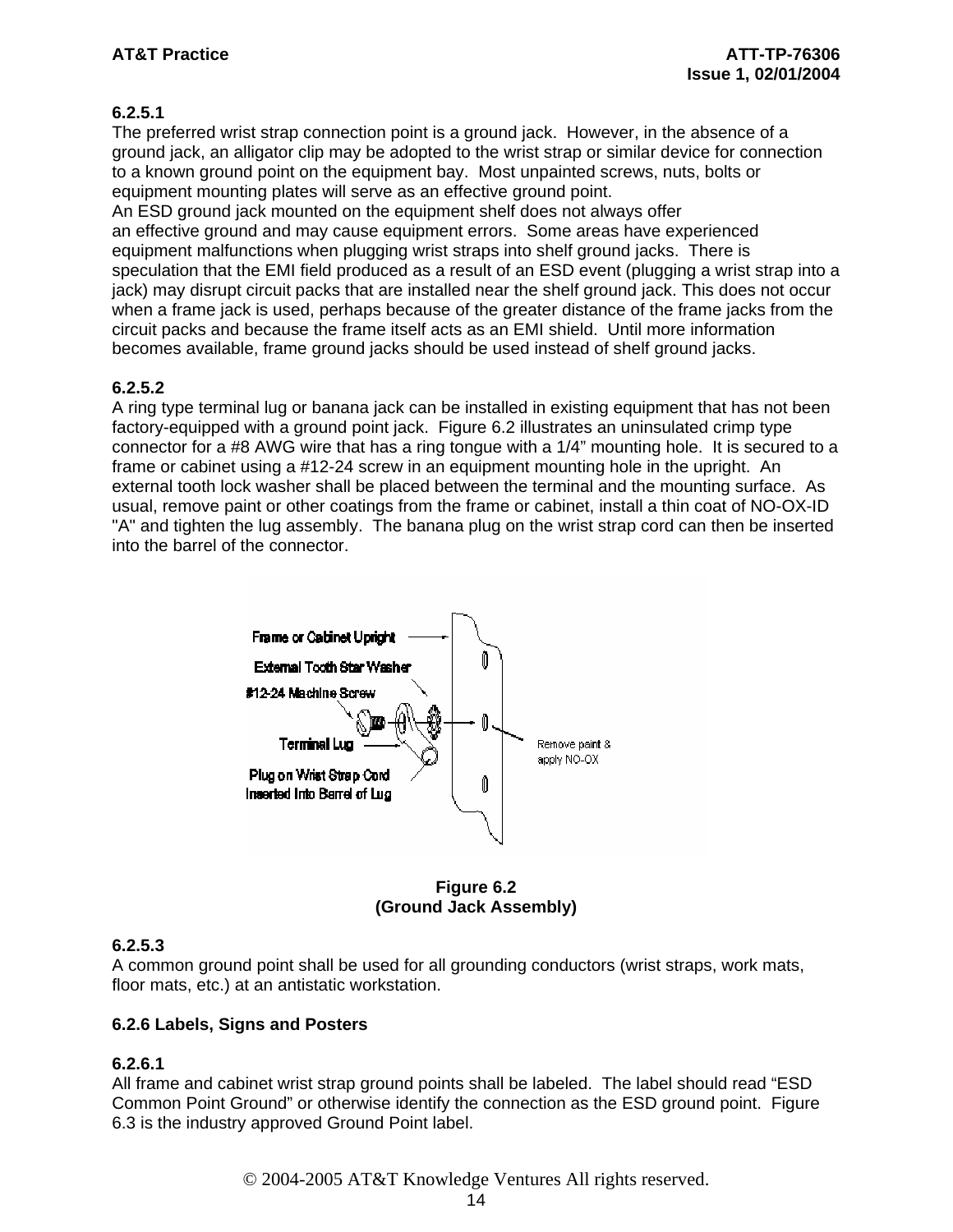

**Figure 6.3 (ESD Wrist Strap Ground Point)**

#### **6.2.6.2**

Figure 6.4 shows the universal ESD susceptibility symbol indicating the presence of static sensitive devices, assemblies or systems. This symbol appears on labels and signs to alert personnel of the need for special handling of equipment. Figure 6.5 shows the universal symbol indicating protection to ESD sensitive devices. This symbol can be used to identify tools, material and equipment that are specifically designed to provide ESD protection.

#### **6.2.6.3**

The use of ESD signs, labels and posters is encouraged to promote ESD awareness. These are available through a number of companies that specialize in ESD-related products.



**Figure 6.4 (ESD Susceptible Symbol)** 



**Figure 6.5 (ESD Protection Symbol)**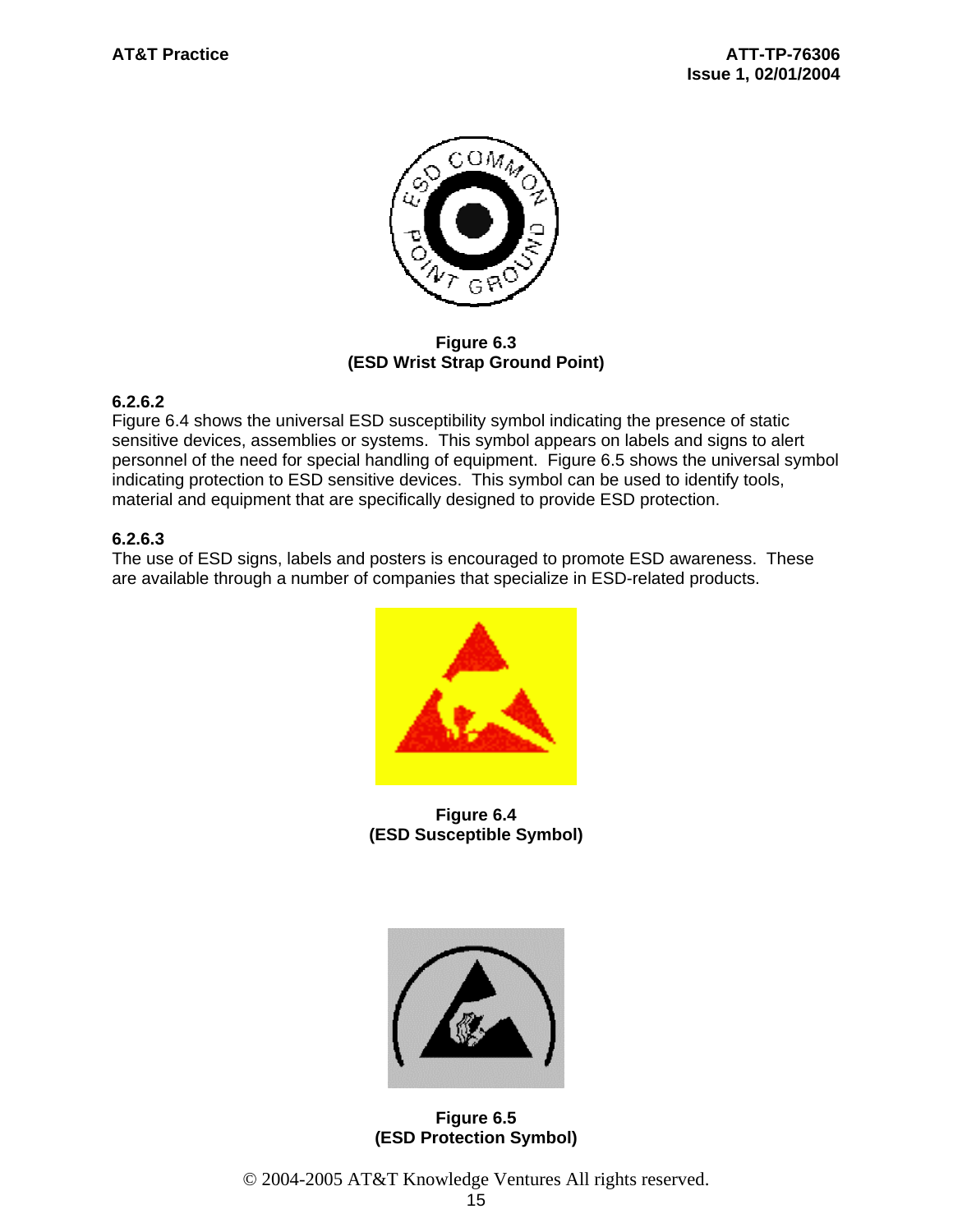#### **6.2.7 Packaging**

As stated in Section 4.5, ESD damage is usually caused by one of three failure modes. Packaging material is designed to protect circuit packs from one or all of these failure modes. In addition, packaging may also provide protection against physical damage and moisture. There are a wide variety of packaging materials available that provide protection against one or more all of the ESD failure modes. It is important to be familiar with the general properties, construction characteristics and applications of these packages.

#### **6.2.7.1**

Conductive bags / containers are constructed of conductive material that will dissipate a charge very fast. However, without the addition of antistatic material, the charge may be transferred through the volume of the material to the circuit pack instead of around the material to ground. Conductive containers provide a small measure of protection (30%) against field induced discharges. "Black Poly" is an example of a conductive bag. Conductive containers are not recommended unless used in conjunction with other static protective material.

#### **6.2.7.2**

Dissipative bags / containers are made of dissipative material that allow any accumulated charges to flow across the surface and through the body of the material when grounded. Because the semi-conductive property is inherent in the material, it does not wear off over time. Most dissipative bags also have antistatic properties that prevent triboelectric charging. This combination provides protection against discharge to the device and from the device but not from field induced discharges where it is only 10 % effective. "Pink Poly" is an example of a dissipative bag. Dissipative containers are useful for packaging items (e.g., printed material, hardware, etc.) that will be placed in close proximity to static sensitive items.

#### **6.2.7.3**

Static shielding bags / containers have conductive, dissipative and antistatic layers that provides protection against discharges to and from the circuit pack as well as from field induced discharges (97% effective). **This is the preferred packaging for circuit packs.**

#### **6.2.7.4**

Replacement circuit packs should remain in their original container until placed in service by a technician wearing a grounded wrist strap. When a circuit pack is removed from an equipment shelf, bank, module, etc., it shall immediately be placed in antistatic package or on a grounded work mat. A circuit pack should not be removed from its container except for installation into equipment or for maintenance (setting option switches, etc.) at an antistatic workstation. Equipment suppliers can provide specific information about the type of static protection provided by their packaging.

#### **6.2.7.5**

The effectiveness of antistatic and static shielding bags / containers will diminish over time. Check with individual manufacturers for the expected useful life.

#### **6.2.8 Storage**

For the purposes of this document, "storage" refers to cabinets or shelving that are intended to hold multiple circuit packs for an extended period of time. Antistatic transport cases (bins, tote boxes, etc.) may hold multiple circuit packs but are intended for transport and should not be used for storage.

Circuit packs that are stored in central office space shall be packaged in static shielding containers and placed in grounded metal cabinets. Cabinets should be connected to the CO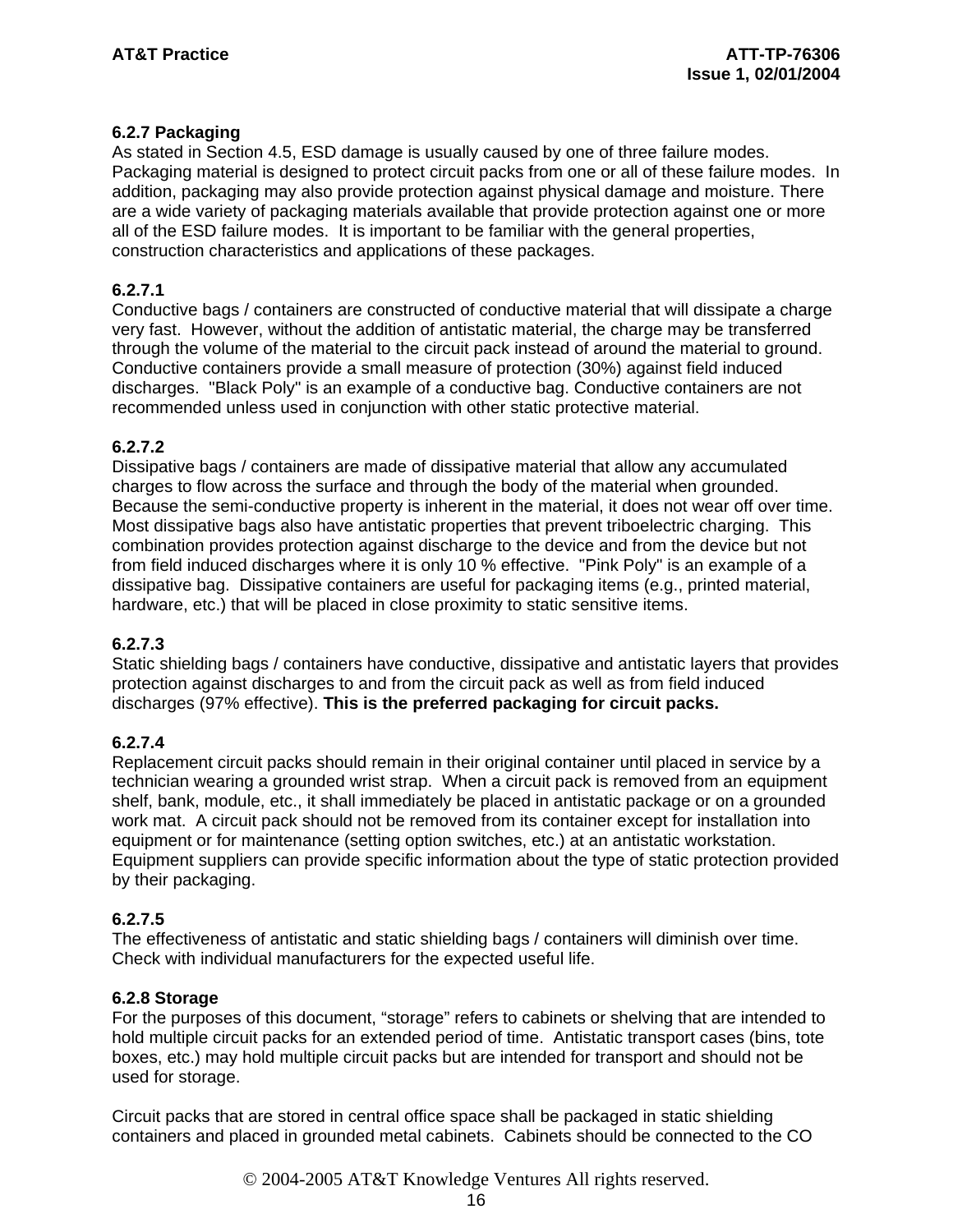ground system with a #6AWG bond. Unlike equipment frames, it is permissible to "daisy chain" these connections or to use angle iron.

Refer to BSP 800-068-151 dated June 1998 for anchoring and grounding details. As usual, all paint shall be removed from the metallic contact areas and NO-OX-ID "A" applied to the connection area.

Some storage cabinets associated with Northern Telecom DMS-100F switches are installed in the switch's isolated ground plane. These cabinets are insulated from walls, floors, etc., and are grounded via a connection to the switch's framework ground system.

#### **6.3 Environment**

#### **6.3.1 Flooring**

Static dissipative floor treatments for vinyl flooring have proven to be an effective tool for treatment of chronic static problems. Due to the higher cost (versus standard floor treatment products) and the temporary nature of the solution, floor treatments should only be considered in extreme circumstances.

Antistatic carpet does provide a level of ESD control and is recommended in areas such as operator position locations. However, carpets tend to contain dirt and other particulates that can harm electronic equipment. For this reason, carpeting is not suitable for a central office environment.

#### **6.3.2 Humidity**

In a humid environment, moisture absorbed on the surface of an object will provide a leakage path to ground resulting in a low static potential. In dry conditions, such as a heated building in wintertime or in a naturally arid climate, the leakage rate no longer equals the rate of static generation and large static potentials can result. Table 5.1 shows the effect of relative humidity on static generation. Higher humidity has less effect on materials like Teflon that do not absorb moisture. Central offices are generally kept at between 5% and 55% relative humidity.

#### **6.3.3 Air Filtration**

Central office environments should incorporate air filtration with an ASHRAE dust spot rating of 65% or better. The minimum ventilation rate is 0.25 air changes per hour or 15 cfm per person, which ever is greater. Air filtration, can help maintain humidity levels as well as minimize triboelectric charging due to particles in the air.

#### **6.3.4 Air Ionization**

Ionizers neutralize a charge on the surface of a material by blowing air filled with equal numbers of negative and positive ions across the material. Materials (usually insulative materials) that must stay within the area of a fixed workstation and that are neither conductive nor readily connected to ground should be treated with air ionization. Air ionizers are generally intended to treat a single small area (such as a workstation).

 NOTE: Some air ionizers produce ozone as a by-product. If so, ozone production must be within the OSHA allowance of less than 0.1 parts per million.

#### **6.3.5 Antistatic solution**

An antistatic solution or spray can be used to prevent static charge generation on materials that are not antistatic. While sprays or wipes may help mitigate a static problem, they do not have sufficient conductivity to act as a ground for personnel or other items. These sprays and wipes are unsuitable substitutes for wrist or heel straps in any area where static control measures are required. Antistatic solutions should be applied according to the manufacturer guidelines and must never be applied to energized parts or assemblies.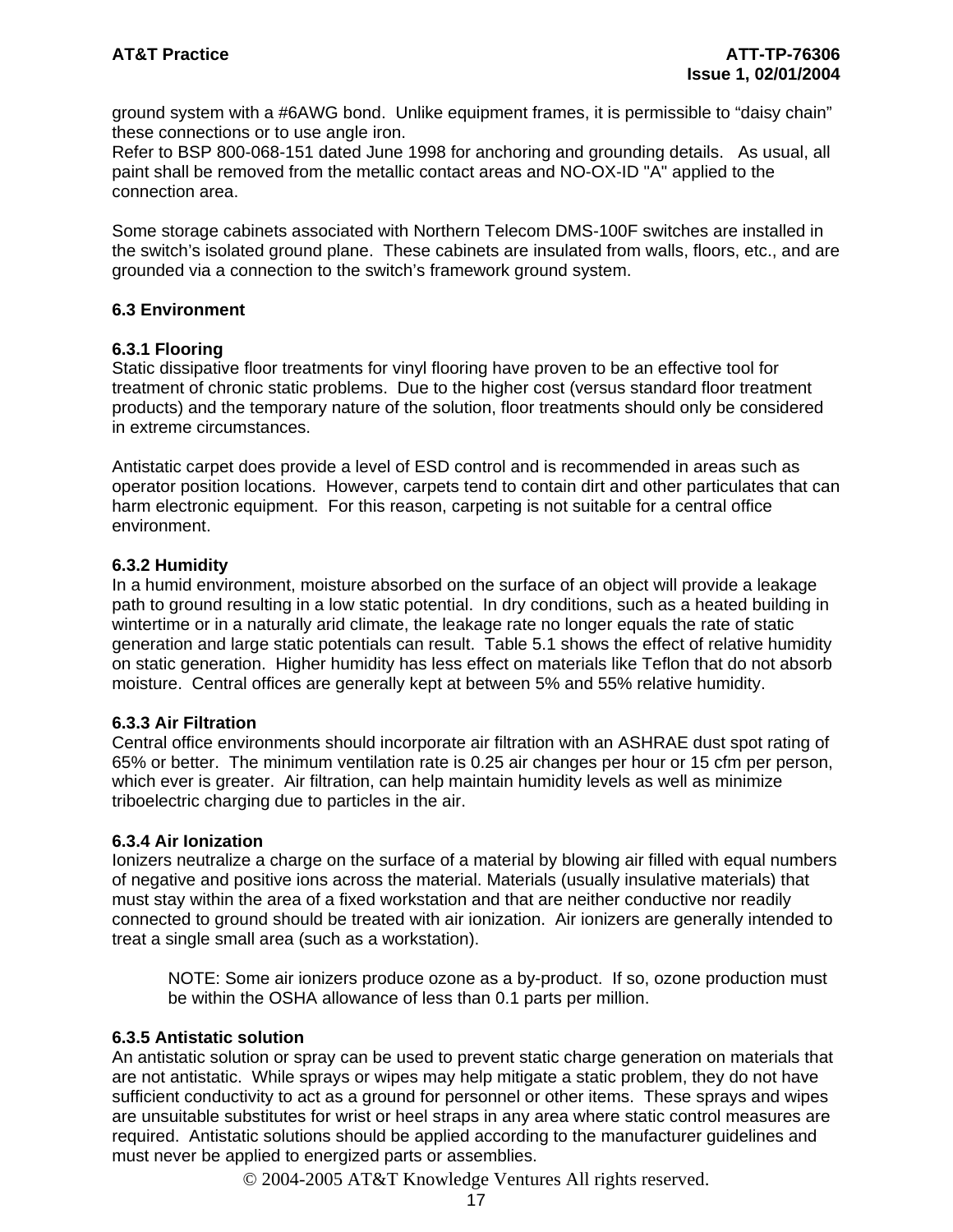#### **6.4 Shipping and Receiving**

ESD control procedures begin when we take possession of circuit packs or other ESD sensitive products and do not end until ownership passes to another party. This usually means that the first and last group to have an impact on the effectiveness of our ESD control procedures is our warehouse personnel.

All the procedures outlined in this practice also apply to warehouse personnel with the exception that circuit packs packaged in static shielding containers may be stored on open, ungrounded shelves instead of in closed and grounded storage cabinets.

#### **7.0 SUMMARY / POLICY**

For convenience, key requirements for effective ESD control are repeated below:

- A properly grounded wrist strap shall be worn whenever a circuit pack is being handled outside its protective container. This also applies to handling circuit packs that are presumed to be defective.
- Circuit packs should be handled by the edges only. Avoid touching components or conductors.
- Spare wrist straps should be kept on hand for ready replacement of defective wrist straps
- Wrist straps shall be tested every day they are used.
- Circuit packs should be stored in their original containers and kept in a grounded metal cabinet or vendor-designated storage area.
- Circuit packs shall be transported in a static dissipative or static shielded container.
- All employees and contractors who handle circuit packs shall receive training in ESD control
- Appropriate ESD control tools and materials will be made available at all required work locations.
- Static generating material should not be allowed in areas where circuit packs are handled.
- Employees shall be informed of ESD phenomenon and understand what constitutes a static hazard in the work place.
- Employees and contractors who work with circuit packs shall be given ESD control training.
- Employees and contractors who handle, transport, store, or test circuit packs shall observe recognized ESD precautions.
- ESD awareness shall be maintained in all equipment areas.
- To the maximum degree practical, static-generating material shall not be allowed in areas where circuit packs are handled.

#### **8.0 REFERENCES**

The documents listed below contain material relevant to ESD control in a telecommunications environment. Many of the Telecordia documents are available on the APEX web site: http://apex.sbc.com/

ANSI/EOS/ESD S 11.11 EOS/ESD Association Standard for the Protection of Electrostatic Discharge Susceptible Items - Surface Resistance Measurement of Static Dissipative Planar **Materials** 

ANSI/ESD S11.31-94, ESD Shielding Materials - Bags

ANSI/EIA 541-88, Packaging Material Standards for ESD Sensitive Items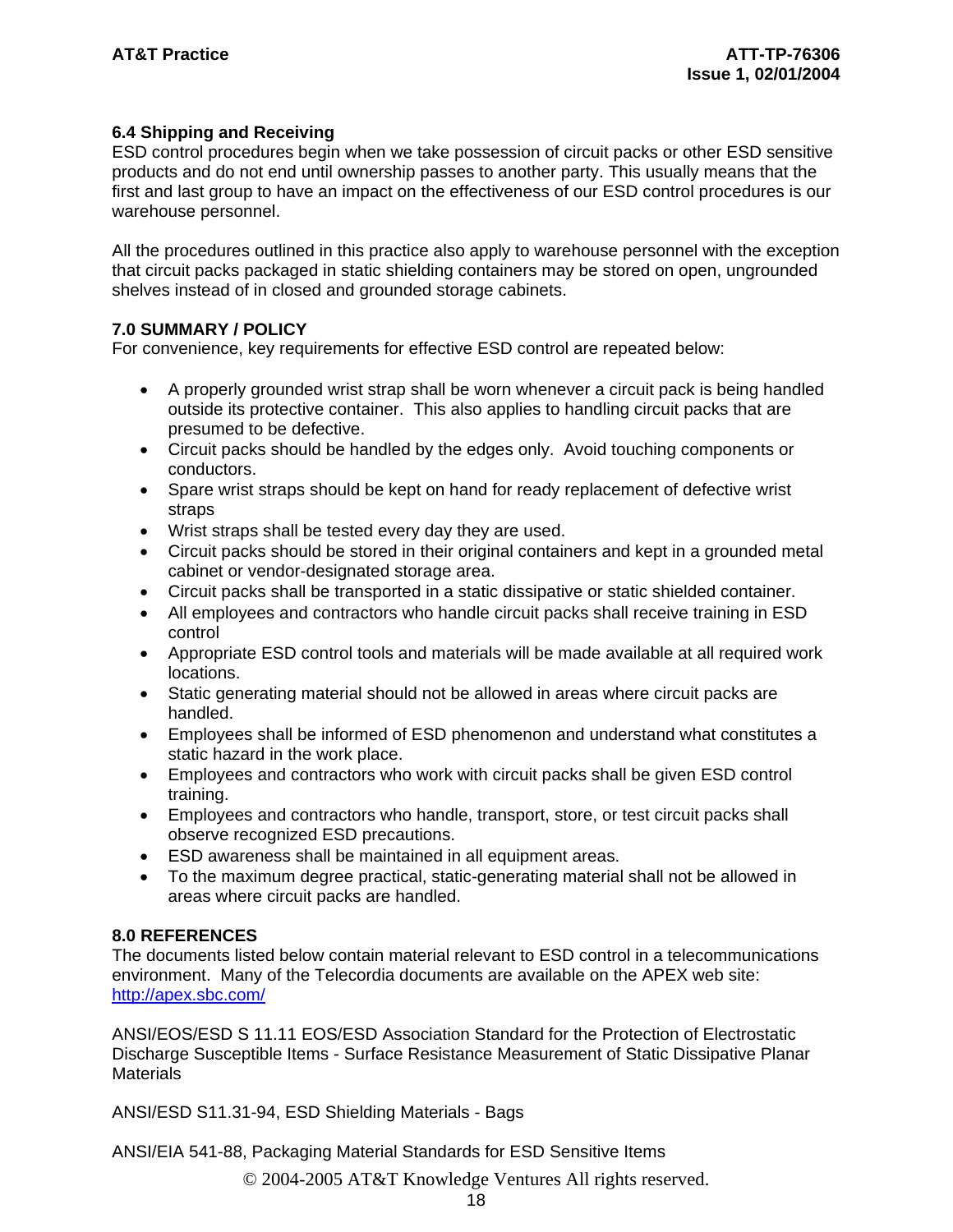ANSI/ESD-S20.20-1999, Development of an Electrostatic Discharge Control Program

ANSI T1.308 - 1996, American National Standard on Central Office Equipment - Electrostatic Discharge Requirements, American National Standards Institute.

ANSI T1.321-1995 (R2000), Electrical Protection for Network Operator - Type Equipment Positions

BR 010-170-005, Electrostatic Discharge, Issue 3, June 1996, Telcordia

BR 635-300-550, Electrostatic Discharge Outside Plant, Issue 1, December 1985, Telcordia

BR 876-320-100, Electrical Protection for Headset Positions, Issue 1, December 1993, Telcordia

Electrostatic Discharge Control Handbook, Issue 3, 1989, AT&T

IEC Standard Electromagnetic Compatibility For Industrial-Process Measurement and Control Equipment, Part 2: Electrostatic Discharge Requirements, Publication 801-2, International Electrotechnical Commission (IEC), 1991-04

TR-NWT-000870, Electrostatic Discharge Control in the Manufacture of Telecommunications Equipment, Issue 1, February 1991, Telcordia GR 1089, Electromagnetic Compatibility and Electrical Safety Generic Criteria for Network Telecommunications Equipment, Issue 2, December 1997 with Revision1, February 1999, **Telcordia** 

GR 1418-CORE, Generic Requirements for Wrist Strap Testers, Issue 1, July 1994, Telcordia

GR 1419-CORE, Generic Requirements for ESD Protective Workstations, Issue 1, December 1995, Telcordia

GR 1421-CORE, Generic Requirements for ESD - Protective Circuit Pack Containers, Issue 2, June 1995, Telcordia

GR 1422-CORE, Generic Requirements for ESD Controlling Wrist Straps, Issue 1, July 1994, **Telcordia** 

GR 1423-CORE, ESD Floor Finishes, Issue 1, December 1994, Telcordia

GR 1424-CORE, ESD Floor Covering and Carpets, Issue 1, February 1995, Telcordia

GR 2925-CORE, Generic Requirements for ESD Chairs and Carts, December 1996, Telecordia

GR 2971-CORE, Generic Requirements for ESD Signs, Symbols, and Awareness, December 1997, Telecordia

GR2972, Generic Requirements for ESD Protective Tapes and Adhesive, December 1997, Telecordia